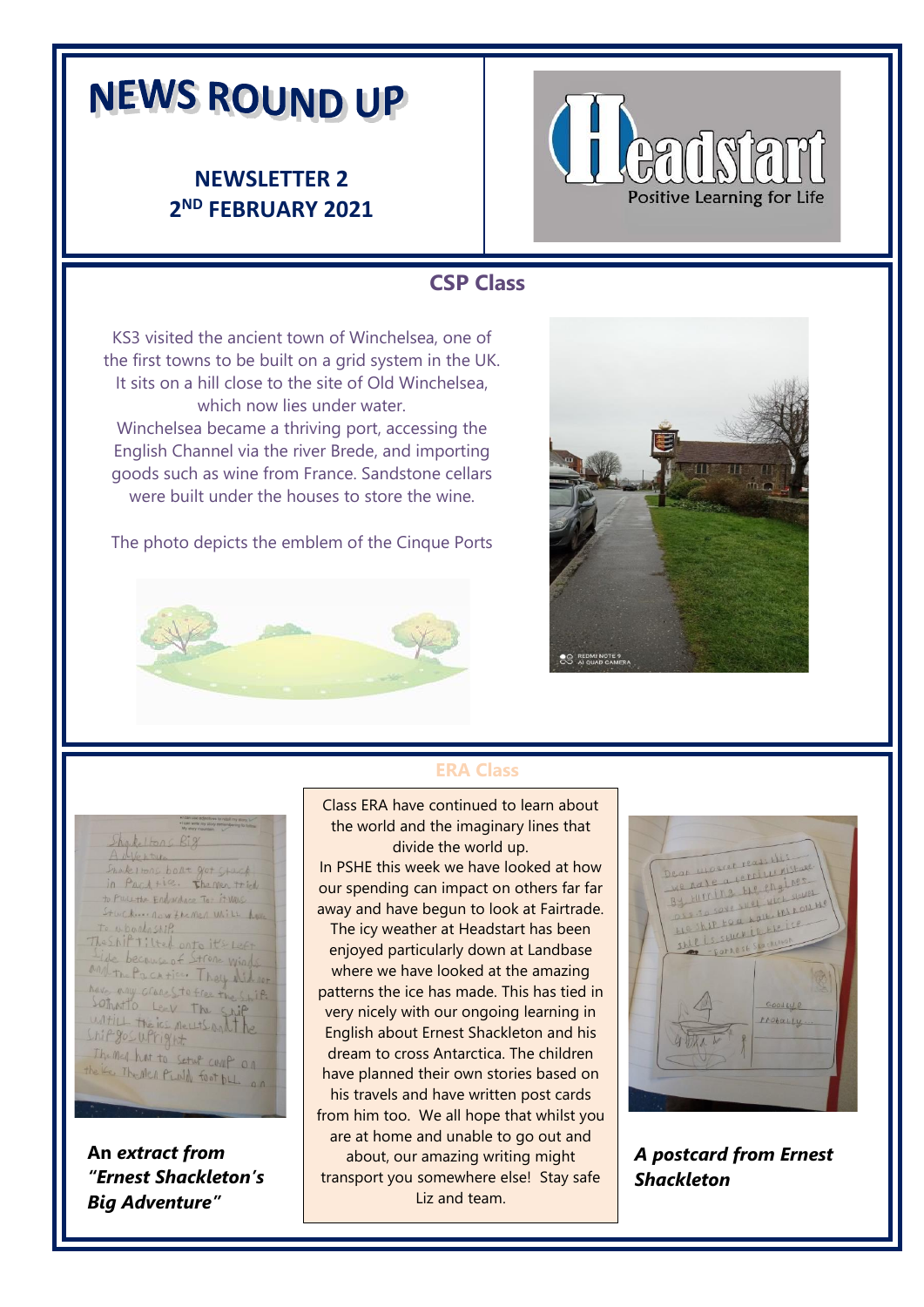

# **KS4**

KS4 students have been working incredibly hard over the past fortnight on their Mock Exams. Students have sat GCSE English Language, Entry Level English, GCSE Maths, Entry Level Maths, GCSE History and GCSE Geography. Students have been calm and focused throughout this period and staff are really pleased with the effort students have put into these exams. Staff have worked hard to ensure that students have some really fun and engaging revision activities around these exams, including staging the Battle of 1066 in the KS4 quadrant and giant jigsaws to practice the correct layout for formal and informal letters, magazines and newspapers.

Next week students will start to focus on their Speaking & Listening Assessments for their various English qualifications. Always a popular (if slightly anxious) time, students enjoy using the format of Room 101 to practice essential skills around being able to express themselves and respond to questions confidently and appropriately, in a variety of situations. This assessment forms part of their Entry Level and GCSE English qualifications.







#### JMC Class

In JMC class the children have continued to work on their numeracy skills securing their knowledge of number sequences and number bonds within 20. The children have also continued their work on Ernest Shackleton, writing diaries from the perspective of Shackleton's crew. In the afternoons the children have experiences enrichment trips to local woodlands listening to Jack's reading of the Gruffalo in the woods. One child has particularly enjoyed gardening, experimenting with rooting powder on different tree cuttings and writing reports based on his findings. Our learner at home has been engaging in treasure hunts, shop role plays and independent reading.









**Students in class MPA have been developing their skills about the local environment within their humanities this term. They have worked well in naming different plants and trees as well as what is needed for a successful ecosystem. Students have also linked their learning to forest school by building shelters in local woods, recognising what is needed for a successful shelter if stuck out int he wild!**

**MPA Class**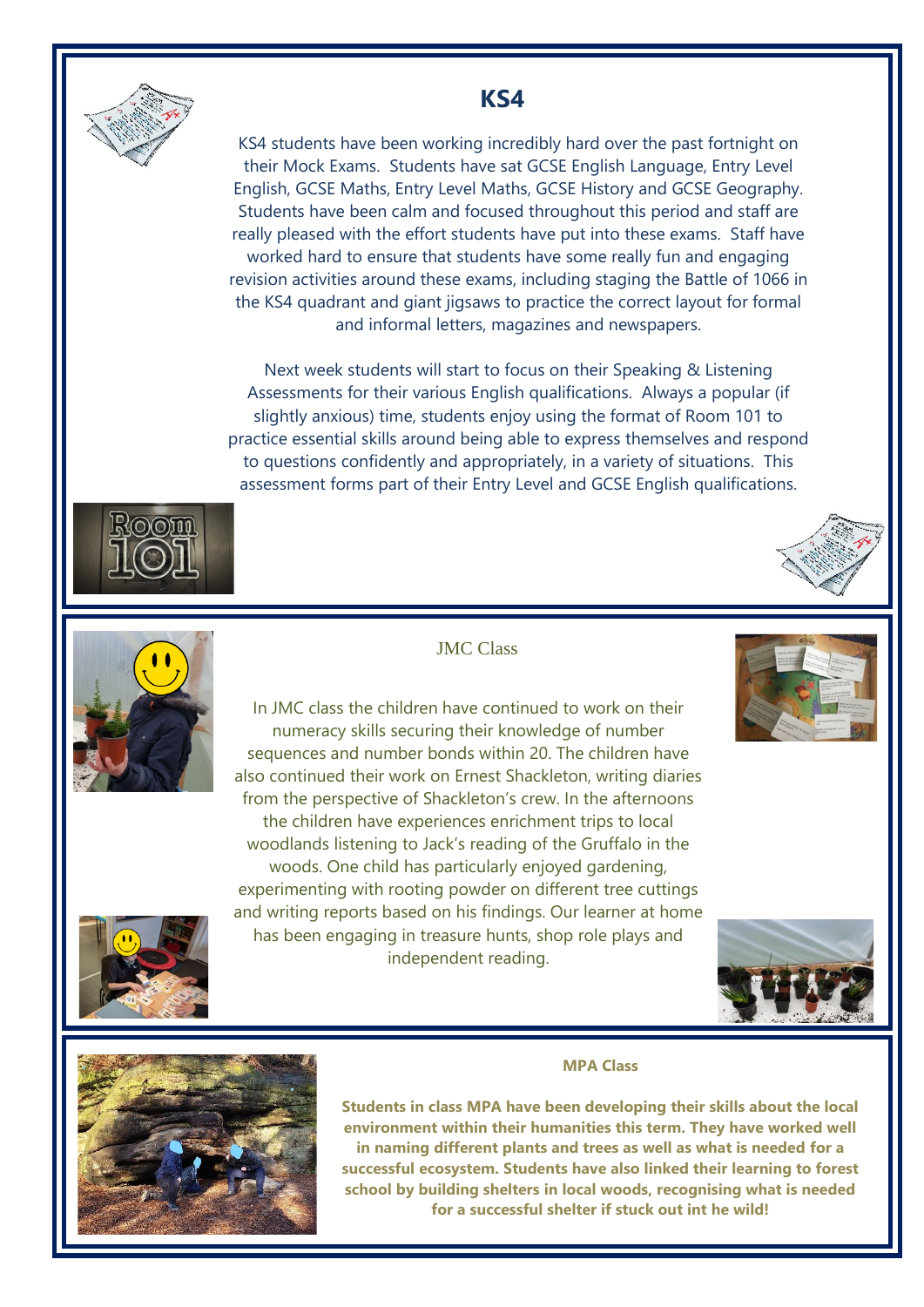

Over the last couple of week students **The Link** within the Link classes have been exploring the effects of different weather. Students have been able to find out about the wind and things which can and cannot be moved by the wind through practical experiments.







Students have also been recognising the different weather throughout creating different pictures on different materials depicting our favourite weather.

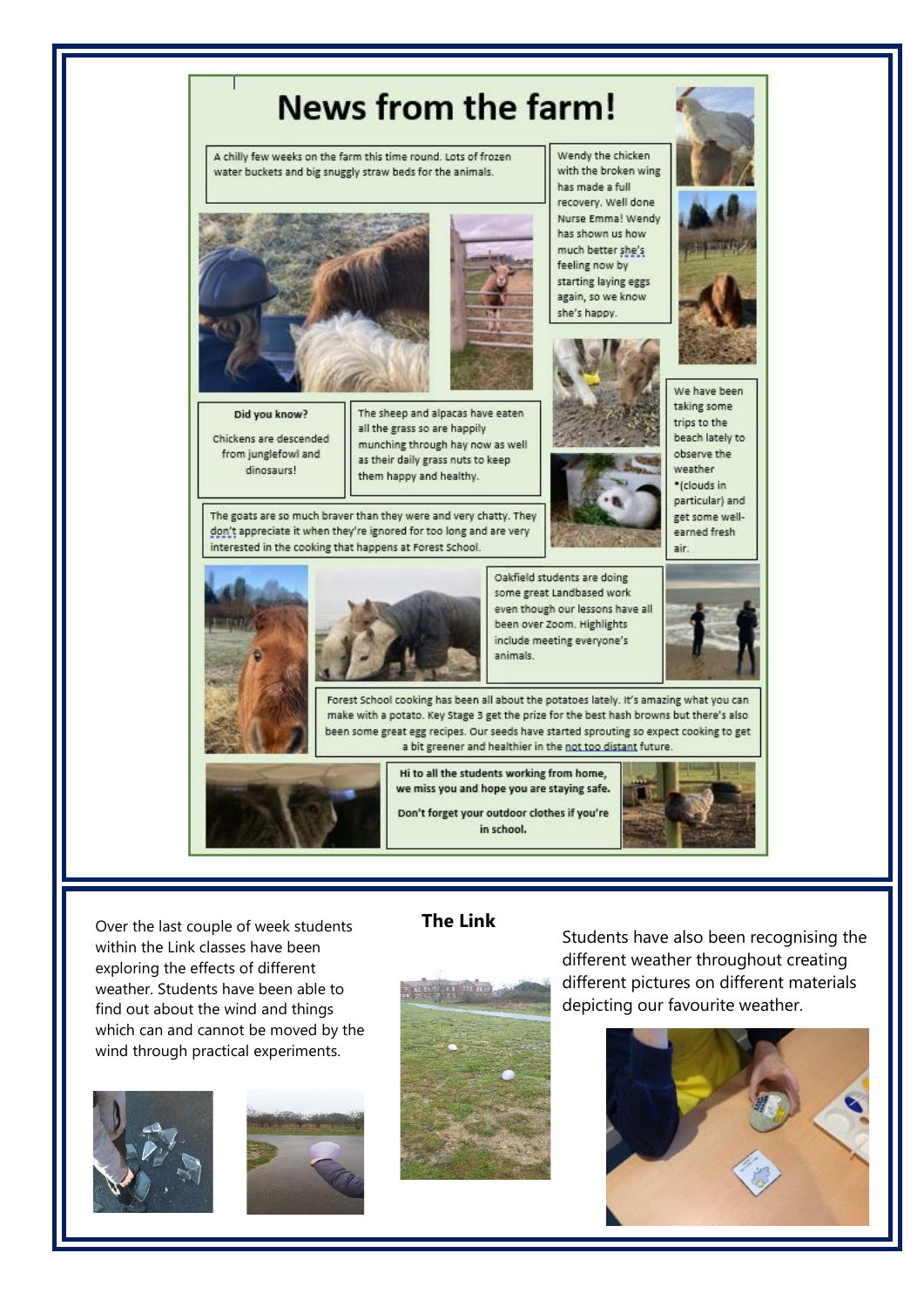

#### **Oakfield**

#### "Cowboy Dan"

"Cowboy Dan"

Let us make a cowboy man. Why not call him long, tail Dan?

First, Dan has a smiling face, So let's put it right in place.

Then there's a hat for this cowboy man, Which is his drinking cup and fan.

His shirt, heavy cotton or wool, remember, Can be worn from June to December.

His red handkerchief protects his face, When he is riding in a dusty place.

His gloves are worn to protect his hands, When roping, tying and using brands.

The cowboy's pants are the color blue, These Levis last the whole year through.

The cowboy's belt may bear his name. Or the fancy buckle can do the same.

His leather boots are strong and sturdy. And keep his feet from getting wet and dirty.

The chaps are a pair of leather pants. That help him when riding by cactus plants.

Now that we've seen the clothes of long, tall Dan, We know that he's really a cowboy manl



A special mention to the Oakfield online learners, who this week have been producing some amazing PowerPoint presentations. One student in particular has produced some amazing work and has been awarded a certificate for outstanding work this week.

Well done Dan, your certificate is in the post!





cake

**27th January was National Chocolate Cake Day. The students baked a lovely Chocolate cake, however before we got a chance to take a photo of it, it was gone…**



Whilst on the Cake theme, Oakfield students have been cooking on Zoom making Pineapple upside down cakes. These cakes were photographed quickly before consumption!